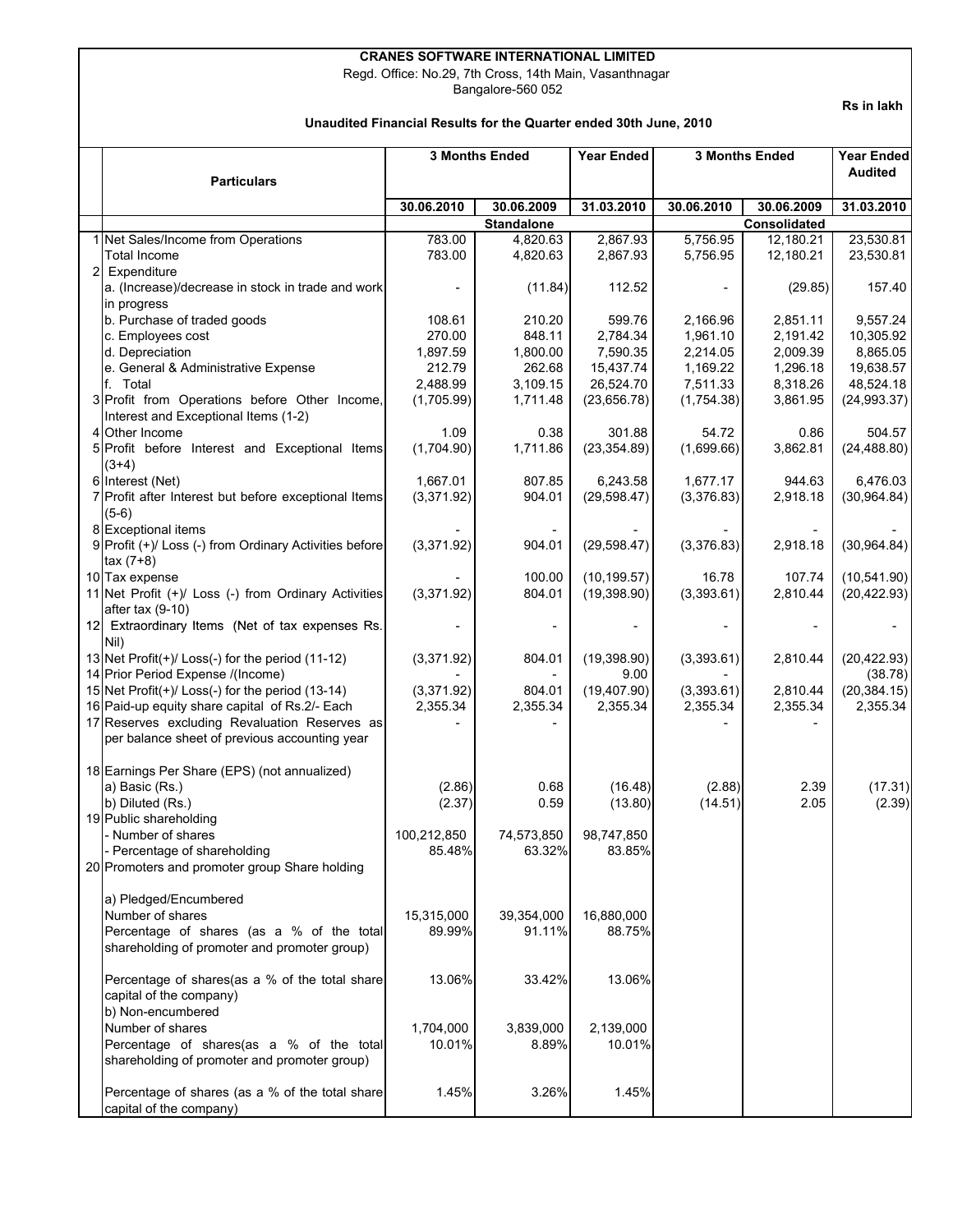## **CRANES SOFTWARE INTERNATIONAL LIMITED Segment Wise Revenue, Results & Capital Employed**

|                                                  | ן ו/ס. ווו ופתוון<br><b>Unaudited</b> |                   |                                     |            |                       |                                     |
|--------------------------------------------------|---------------------------------------|-------------------|-------------------------------------|------------|-----------------------|-------------------------------------|
| <b>Particulars</b>                               | <b>3 Months Ended</b>                 |                   | <b>Year Ended</b><br><b>Audited</b> |            | <b>3 Months Ended</b> | <b>Year Ended</b><br><b>Audited</b> |
|                                                  | 30.06.2010                            | 30.06.2009        | 31.03.2010                          | 30.06.2010 | 30.06.2009            | 31.03.2010                          |
|                                                  |                                       | <b>Standalone</b> |                                     |            | <b>Consolidated</b>   |                                     |
| <b>Segment Revenue</b>                           |                                       |                   |                                     |            |                       |                                     |
| (a) International                                | 451.36                                | 4,407.85          | 1,355.92                            | 5,320.08   | 11,681.62             | 21,661.81                           |
| (b) Domestic                                     | 331.64                                | 412.78            | 1,512.01                            | 436.87     | 498.59                | 1,869.00                            |
| Total                                            | 783.00                                | 4,820.63          | 2,867.93                            | 5,756.95   | 12,180.21             | 23,530.81                           |
| Less: Inter Segment Revenue                      |                                       |                   |                                     |            |                       |                                     |
| sales/Income<br><b>Net</b><br>From<br>Operations | 783.00                                | 4,820.63          | 2,867.93                            | 5,756.95   | 12,180.21             | 23,530.81                           |
| 2 Segment Results (Profit)(+)/ Loss              |                                       |                   |                                     |            |                       |                                     |
| (-) before tax and interest from                 |                                       |                   |                                     |            |                       |                                     |
| Each segment)                                    |                                       |                   |                                     |            |                       |                                     |
| (a) International                                | (983.42)                              | 1,591.68          | (11, 184.59)                        | (1,621.25) | 3,591.60              | (23,008.21)                         |
| (b) Domestic                                     | (722.57)                              | 119.80            | (12, 472.18)                        | (133.13)   | 270.34                | (1,985.17)                          |
| Total                                            | (1,705.99)                            | 1,711.48          | (23,656.78)                         | (1,754.38) | 3,861.94              | (24, 993.37)                        |
| Less: i) Interest                                | 1,667.01                              | 807.85            | 6,243.58                            | 1,677.17   | 944.63                | 6,476.03                            |
| ii) Other Un-allocable Expenditure               |                                       |                   |                                     |            |                       |                                     |
| net off                                          |                                       |                   |                                     |            |                       |                                     |
| (iii) Un-allocable income                        | 1.09                                  | 0.38              | 301.88                              | 54.72      | 0.86                  | 504.57                              |
| <b>Total Profit Before Tax</b>                   | (3,371.92)                            | 904.01            | (29, 598.47)                        | (3,376.83) | 2,918.17              | (30, 964.84)                        |
| 3 Capital Employed                               |                                       |                   |                                     |            |                       |                                     |
| (Segment assets -<br>Segment                     |                                       |                   |                                     |            |                       |                                     |
| Liabilities)                                     |                                       |                   |                                     |            |                       |                                     |
| (a) International                                | 73,147.40                             | 141,360.66        | (61, 567.55)                        | 121,378.59 | 150,037.92            | 123,952.94                          |
| (b) Domestic                                     | 53,745.31                             | 15,706.74         | (68, 655.30)                        | 9,967.27   | 16,670.88             | 10,694.75                           |
| Total                                            | 126,892.71                            | 157,067.40        | (130, 222.85)                       | 131,345.86 | 166,708.80            | 134,647.69                          |

**(Rs. in lakh)**